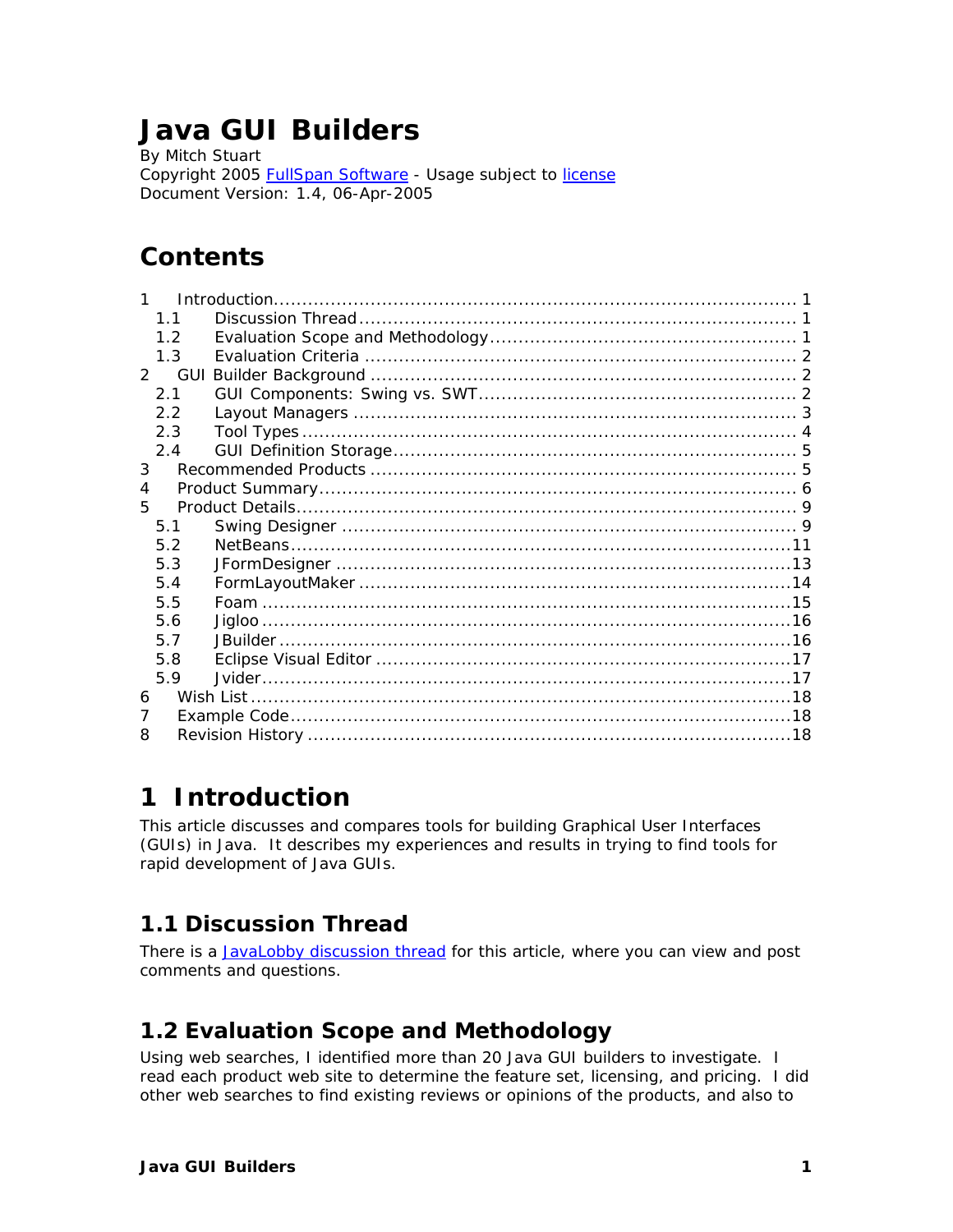discern vendor/community robustness. In this step, I eliminated some of the products from further consideration (see the [Product Summary](#page-5-0) for information on why some of the products were not selected).

With the remaining set of finalist products, I downloaded and installed each one. Then I tested them by creating panels with various sets of components.

## <span id="page-1-0"></span>*1.3 Evaluation Criteria*

I did not use a formal evaluation matrix or checklist. However, the following items were considered when evaluating each tool:

- Quality of resulting GUI. Does it look professional and organized? For example, do all the fields line up properly? Does the form behave properly when resized (for example, expanding any growable fields as appropriate).
- Development productivity for application development. How quickly can you go from a "blank slate" to a working application?
- Development productivity for maintenance. For example, let's say you have created an application with a form. Now you need to modify the form to add a couple of new components (labels, text boxes, etc.). Is the mechanism for maintenance / editing of the form consistent with the original development? Or do you have to use different techniques when modifying existing forms?
- Cost and other business considerations. Is the product commercial, free, open source? Is it being actively developed / maintained? Is the vendor and/or community robust?

# <span id="page-1-1"></span>**2 GUI Builder Background**

Before jumping into the product discussion, in this section I will present some technical background that will be useful in understanding the similarities and differences between the GUI builder products.

# <span id="page-1-2"></span>*2.1 GUI Components: Swing vs. SWT*

[Swing](http://java.sun.com/products/jfc/) is the "built-in" GUI component technology of the Java platform. Swing is the successor to the [AWT](http://java.sun.com/products/jdk/awt/) technology that was provided with the early releases of the Java platform. In one sense, Swing replaces AWT. For example, in a Swing program you would use [javax.swing.JTextField](http://java.sun.com/j2se/1.5.0/docs/api/javax/swing/JTextField.html) instead of [java.awt.TextField.](http://java.sun.com/j2se/1.5.0/docs/api/java/awt/TextField.html) In another sense, Swing builds on AWT: JTextField is a descendant of [java.awt.Container,](http://java.sun.com/j2se/1.5.0/docs/api/java/awt/Container.html) and many non-component AWT classes (such as layout managers) are used in Swing programming.

[SWT](http://www.eclipse.org/swt/) (the Standard Widget Toolkit) is an alternative (competing) GUI component technology that is part of the **Eclipse** project. There is a large and growing community that advocates SWT over Swing for Java GUI programming.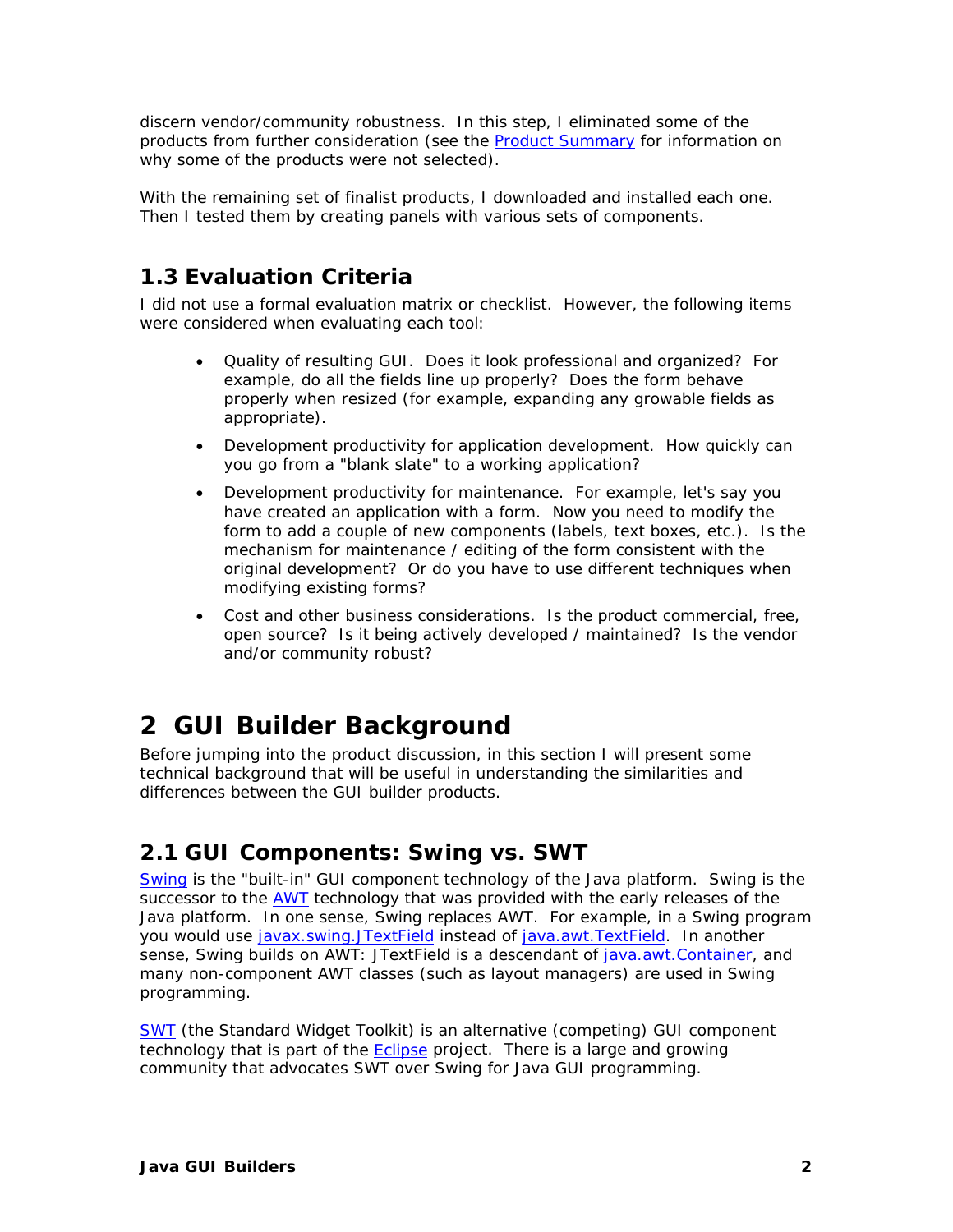In my own programming, I prefer using Swing, so this article focuses on tools that work with Swing. If a tool happens to support SWT also, I will mention that fact (if I'm aware of it), but I have not tested the SWT capabilities of any of these tools.

## <span id="page-2-0"></span>*2.2 Layout Managers*

One of the key decisions in determining how your forms will look, and how easy it will be to create and maintain them, is what layout manager you use. It is quite common to have multiple panels and nested panels within a single form and certainly within a full application. So you may use several different layout managers. But for your "mainstream" forms with labels, data entry fields, etc. that you need to layout and line up, you will likely use a complex layout manager that allows you to layout many components cleanly in relation to each other.

Here is an overview of some common layout managers:

- **Simple layouts**. BorderLayout, BoxLayout, CardLayout, FlowLayout, and other similar layouts are simple layout managers that are suitable for laying out a small number of components or nested panels. These are very simple to use and tend to have only a small number of properties to set. For example, for FlowLayout you can set the alignment, horizontal gap, and vertical gap.
- **GridBagLayout**. A complex layout manager that is part of the standard Java distribution. If you are building a complex Java GUI, and not using a third-party layout manager, you will tend to end up using this layout. It is very flexible but difficult to work with (there is an amusing animation called [Totally GridBag](http://madbean.com/blog/2004/17/totallygridbag.html) illustrating this). One of the key criteria for evaluating a GUI builder is determining how much it simplifies the process of working with GridBagLayout.
- **SpringLayout**. A simple but powerful layout manager that is part of the standard Java distribution (as of Java 1.4.x). Sun's [Java tutorial s](http://java.sun.com/docs/books/tutorial/uiswing/layout/spring.html)ays: "The SpringLayout class was added in v 1.4 to support layout in GUI builders." However, of the GUI builders that I looked at, only Swing Designer currently supports SpringLayout, as far as I can tell.

In [an interview,](http://www.softwarereality.com/soapbox/boudreau_interview.jsp) NetBeans team member Tim Boudreau seemed to indicate that there would be SpringLayout support in NetBeans 4.1. However, in a [chat session,](http://java.sun.com/developer/community/chat/JavaLive/2004/jl1116.html) NetBeans team member Larry Baron stated "The Form editor from 4.0 will migrate unchanged to 4.1. We are looking at improvements in releases past NB 4.1".

So although SpringLayout looks intriguing, it does not yet seem to have sufficient support among GUI builders to have a major impact on the evaluation here.

• **FormLayout**. A third-party open source layout manager from [JGoodies.](http://www.jgoodies.com/freeware/forms/)  FormLayout has capabilities similar to GridBagLayout, but is much simpler to use. The JGoodies Forms package includes not only the FormLayout layout manager itself, but also a set of "builders" (non-visual helper classes) to assist in building panels. FormLayout seems to have the broadest support among GUI builders of any of the third-party layout managers.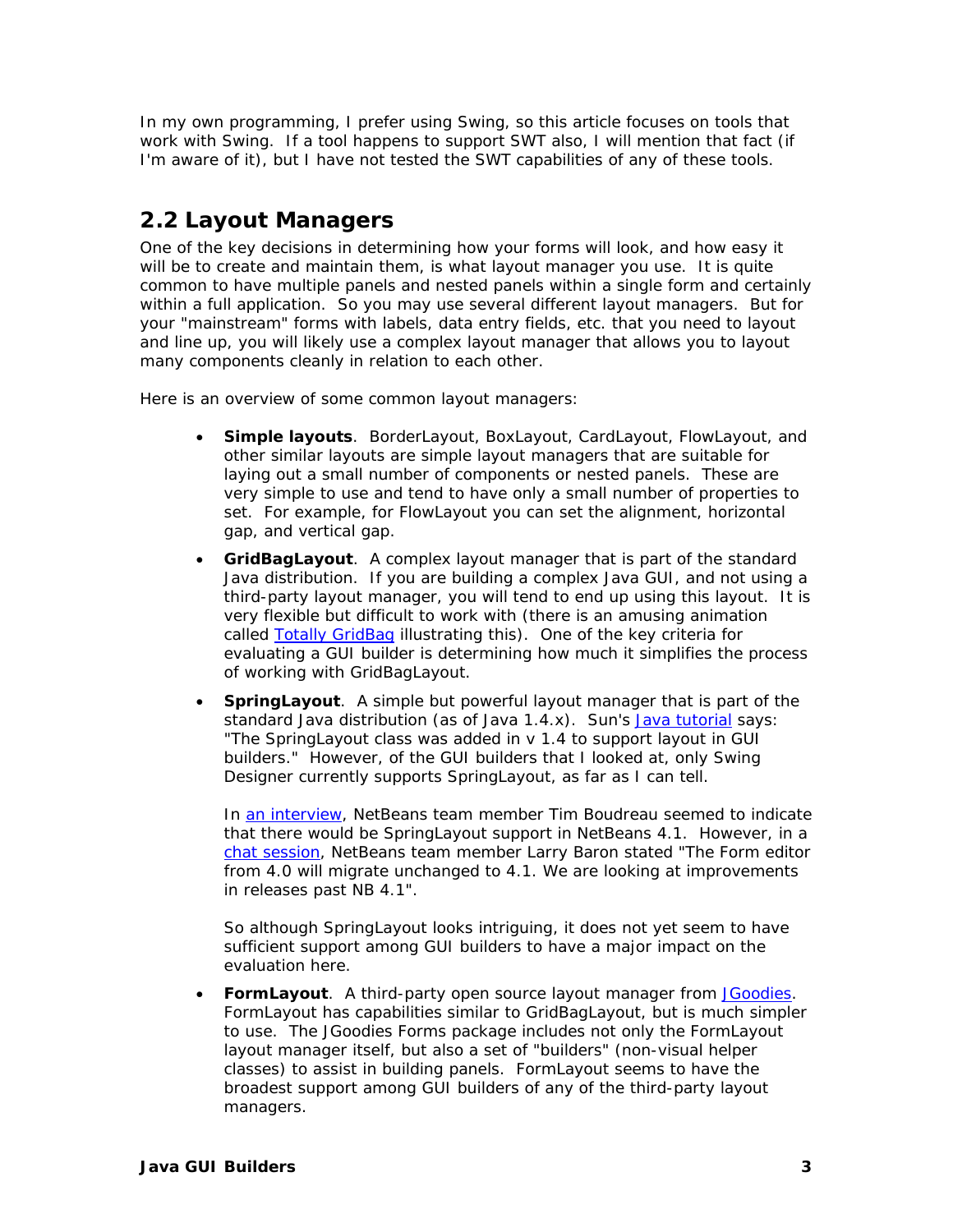• **Other layouts**. There are other layout managers capable of laying out complex forms, like [TableLayout,](http://www.clearthought.info/software/TableLayout/) [ExplicitLayout,](http://www.zookitec.com/explicitlayout.html) [RelativeLayout,](http://www.onjava.com/pub/a/onjava/2002/09/18/relativelayout.html)  [EasyLayout,](http://easylayout.sohlman.com/index.html) and [SGLayout.](http://www.javaworld.com/javaworld/javatips/jw-javatip129.html) However, these do not have broad support among the tools evaluated here, so these layout managers are not considered in detail.

For me, the choice of the "main" layout manager for my applications comes down to FormLayout vs. GridBagLayout. If I am building forms using pure code with no GUI builder, there is no contest: FormLayout wins hands down. It gives the best results and the highest productivity. If I am using a GUI builder, then the choice is not as clear. I would still prefer to use FormLayout, but there are excellent GUI builders for both FormLayout and GridBagLayout.

## <span id="page-3-0"></span>*2.3 Tool Types*

There are different types of GUI builders:

- Full IDE. A full integrated development environment for building the GUI, developing the supporting code, and "wiring together" the GUI with event handling and other related tasks. Examples include the Eclipse Visual Editor, NetBeans, JBuilder, and JDeveloper.
- IDE plug-in. A GUI editor designed specifically to work within an IDE. Examples include Swing Designer, Jigloo, and Jvider.

Strictly speaking, the Eclipse Visual Editor is also an IDE plug-in, since it is not provided with the base Eclipse download, but must be downloaded separately. However, I put it in the Full IDE category because it is provided by the same "vendor" (eclipse.org) as the IDE itself.

- WYSIWYG editor. A panel builder that gives a "what you see is what you get" editing view. Generally you drop components onto a panel and move them around. After the panel looks right, you go through some code generation or other integration step to make the panel available to your Java code. Examples include JFormDesigner and Foam.
- Non-WYSIWYG editor. A panel builder that helps you build panels by grouping components and setting properties, but without the immediate visual feedback you get with a WYSIWYG editor. These tools usually have a "preview" button so that as you are building your panel, you can view the result without having to integrate the panel into a complete program. Examples include FormLayoutMaker and SpeedJG.
- Pure code. A library intended to ease or improve GUI development, without providing a visual tool. The focus of this article is to find a visual tool, so such libraries are not covered in detail here. Although the pure code approach sounds more primitive than using a visual designer, some programmers feel that it is better than visual development, because the common code can be factored out more easily, and you do not get the code "bloat" that is typical with GUI code generators. An example of a pure code approach is the PanelBuilder class provided with the JGoodies Forms package.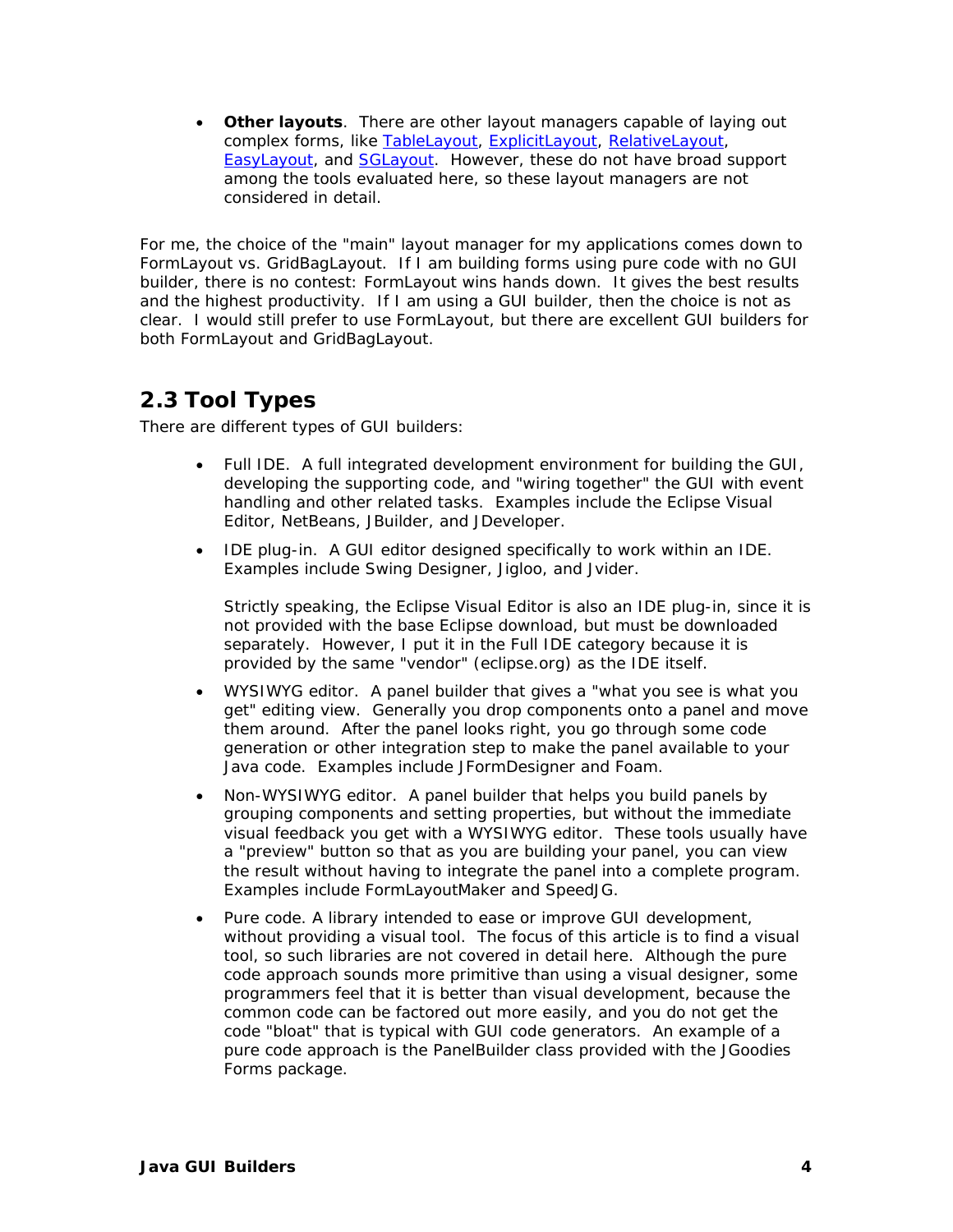# <span id="page-4-0"></span>*2.4 GUI Definition Storage*

Once you have defined your GUI, in what format does the GUI builder save it?

- Pure code. The tool generates Java code to create the GUI, and parses Java code to read it into the visual editor. It does not save any files other than the Java code. Examples are the Swing Designer, the Eclipse Visual Editor, and Jigloo. Sometimes a tool will include special comments in the generated Java code to help it read back the code and display it in the visual editor.
- Code and metadata. The tool generates metadata describing the forms, as well as Java code to display the forms. An example is NetBeans, which saves the form definition in .form files and generates code in .java files. The .form files live in the same directory as the corresponding .java file.

Tools that use metadata differ on whether they depend on the metadata at design time only, or at design time and run time. For example, NetBeans uses its .form files only at design time; the runtime is pure Java code. In contrast, Foam uses its .gui\_xml files at design time and runtime. As another example, JFormDesigner gives you a choice. It creates .jfd files with the form design. You have a choice of whether to deploy the .jfd files and a (royalty-free) runtime library to load the files, or you can choose to generate runtime code that has no dependency on the .jfd files.

# <span id="page-4-1"></span>**3 Recommended Products**

My evaluation resulted in me selecting one overall "best" tool for most of my Java GUI work: Swing Designer. I also identified several other excellent tools that I would be happy to use, depending on the requirements of the project in question.

I can summarize these recommended products as follows:

- **Swing Designer**: Best overall and best integrated solution.
- **NetBeans**: Very good overall and best free/open source integrated solution.
- **JFormDesigner**: Best pure panel layout tool.
- **FormLayoutMaker**: Best free/open source pure panel layout tool.
- **Foam**: Most innovative tool.

Detailed information and pros/cons of these and the other tested products are given in the **Product Details** section.

One common theme that emerged from my evaluation is: "integration is good". I went into the project not particularly caring whether I used an IDE's native GUI builder, an IDE plug-in, or a standalone product. As I spent time with the products, I came to believe that tight IDE integration is essential to attain the highest productivity. GUI application building is more than just panel building: it involves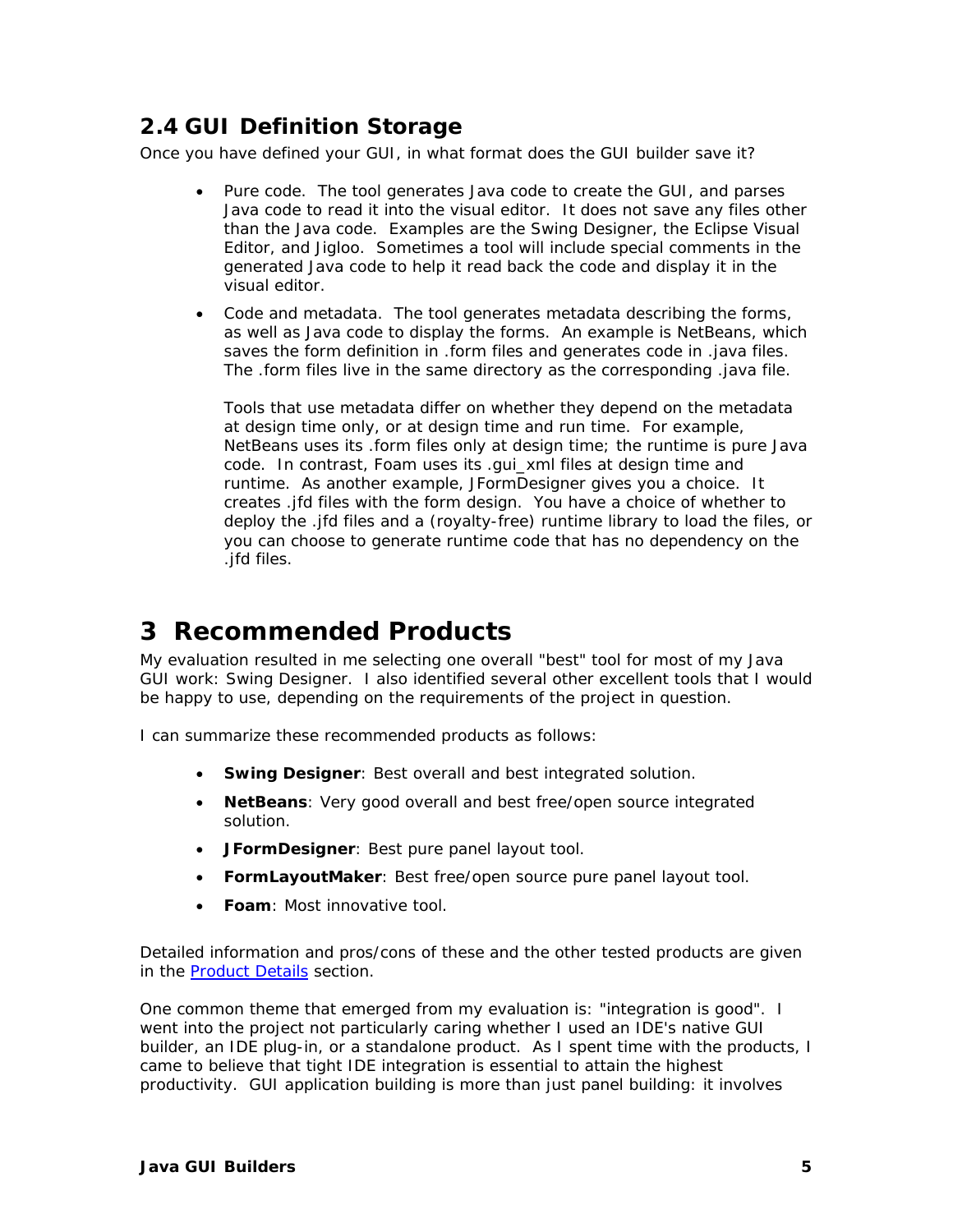integrating the panels into the application, and dealing with component properties, event handlers, and the "glue" between application logic and the GUI.

# <span id="page-5-0"></span>**4 Product Summary**

This table lists all of the products that I investigated. They are divided into 3 categories:

- Category A. Products that were tested hands-on, and are recommended as my favorites among those tested.
- Category B. Products that were tested hands-on, but during testing were found to be less suitable than those in Category A.
- Category C. Products that were briefly investigated but were not tested hands-on, due to technical or business reasons.

Within each category, products are listed in estimated order of suitability to my requirements. Please don't put too much weight on the "ranking" or ordering of the products in the table. Instead, I suggest that you use my comments as a guide to help you figure out which products are worth investigating, based on your own requirements and preferences.

| #                                           | <b>Product</b>                                                                                                                                          | <b>Comments</b>                                                                          |  |  |  |
|---------------------------------------------|---------------------------------------------------------------------------------------------------------------------------------------------------------|------------------------------------------------------------------------------------------|--|--|--|
| Category A: Tested hands-on and recommended |                                                                                                                                                         |                                                                                          |  |  |  |
| 1                                           | <b>Instantiations Swing</b><br><b>Designer</b><br>\$199 per developer<br>Related products: <b>SWT</b><br>Designer (\$199),<br>WindowBuilder Pro (\$299) | Best overall and best integrated solution. See<br><b>Product Details.</b>                |  |  |  |
| 2                                           | NetBeans 4.0<br>Free, Open Source (Sun<br>Public License)                                                                                               | Very good overall and best free/open source<br>integrated solution. See Product Details. |  |  |  |
| 3                                           | JFormDesigner 1.0.2<br>\$159 per developer for<br>commercial use                                                                                        | Best pure panel layout tool. See Product Details.                                        |  |  |  |
| 4                                           | FormLayoutMaker rc7<br>Free, Open Source (BSD<br>license)                                                                                               | Best free/open source pure panel layout tool. See<br><b>Product Details.</b>             |  |  |  |
| 5                                           | <b>Foam 1.2</b><br>\$150 per developer                                                                                                                  | Most innovative tool. See Product Details.                                               |  |  |  |
| <b>Category B: Tested hands-on</b>          |                                                                                                                                                         |                                                                                          |  |  |  |
| 6                                           | Jigloo 3.1.0 (pre-release)<br>Free for non-commercial                                                                                                   | Not as polished as the leading products. See<br><b>Product Details.</b>                  |  |  |  |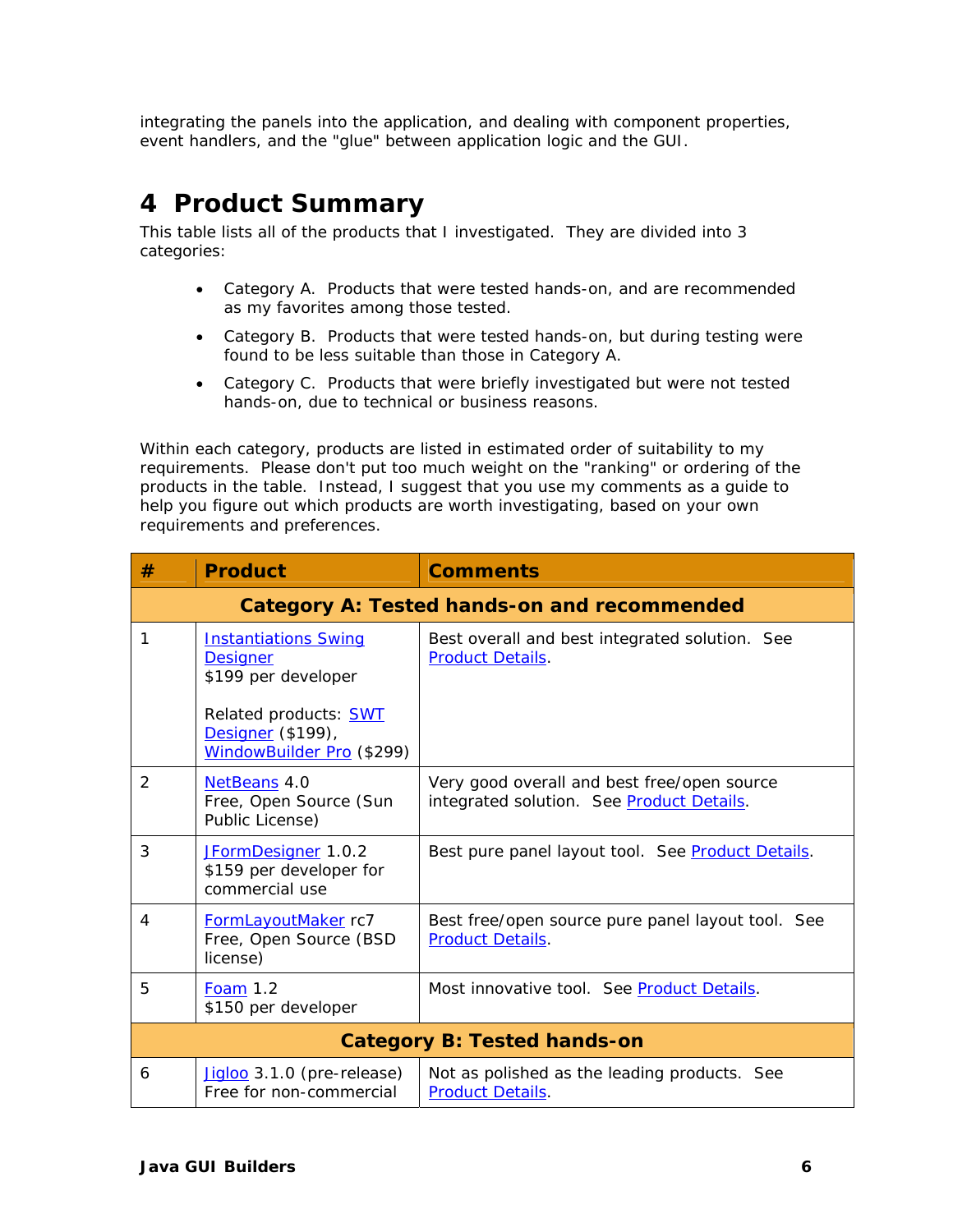|                | use; \$75 per developer<br>for commercial use                                                                                                                           |                                                                                                                                                                                                                                                                                                                                                                                                                                                                                                                                                                                                                                                                                                                                                                                                                                                                                                                                                                                                                                                                                                                                                                                                                                                                        |
|----------------|-------------------------------------------------------------------------------------------------------------------------------------------------------------------------|------------------------------------------------------------------------------------------------------------------------------------------------------------------------------------------------------------------------------------------------------------------------------------------------------------------------------------------------------------------------------------------------------------------------------------------------------------------------------------------------------------------------------------------------------------------------------------------------------------------------------------------------------------------------------------------------------------------------------------------------------------------------------------------------------------------------------------------------------------------------------------------------------------------------------------------------------------------------------------------------------------------------------------------------------------------------------------------------------------------------------------------------------------------------------------------------------------------------------------------------------------------------|
| $\overline{7}$ | <b>JBuilder</b> 2005 Foundation<br>Foundation edition is free<br>(including for commercial<br>use). Developer edition<br>is \$500 and Enterprise<br>edition is \$3,500. | No compelling benefit over NetBeans. See Product<br>Details.                                                                                                                                                                                                                                                                                                                                                                                                                                                                                                                                                                                                                                                                                                                                                                                                                                                                                                                                                                                                                                                                                                                                                                                                           |
| 8              | <b>Eclipse Visual Editor 1.0.2</b><br>Free, Open Source<br>(Eclipse License)                                                                                            | Not ready for prime time. See Product Details.                                                                                                                                                                                                                                                                                                                                                                                                                                                                                                                                                                                                                                                                                                                                                                                                                                                                                                                                                                                                                                                                                                                                                                                                                         |
| 9              | Jvider 1.7<br>\$69 per developer                                                                                                                                        | Integration is not rich enough. See Product Details.                                                                                                                                                                                                                                                                                                                                                                                                                                                                                                                                                                                                                                                                                                                                                                                                                                                                                                                                                                                                                                                                                                                                                                                                                   |
|                |                                                                                                                                                                         | <b>Category C: Not tested hands-on</b>                                                                                                                                                                                                                                                                                                                                                                                                                                                                                                                                                                                                                                                                                                                                                                                                                                                                                                                                                                                                                                                                                                                                                                                                                                 |
| 10             | <b>IntelliJ IDEA</b><br>\$499                                                                                                                                           | A full IDE with an integrated GUI builder. At design<br>time, uses XY and Grid-based layouts for component<br>positioning. Stores form definitions in XML .form<br>files. Gives the option of generating compiled Java<br>classes for the GUI, or Java source code.<br>The website states "The GUI Designer does not<br>create a main frame for an application, nor does it<br>create menus". It seems strange that you would<br>have to manually create menus and a top-level<br>container such as a JFrame in an integrated product.<br>Appears to use its own layout manager(s) as<br>opposed to standard ones like GridBagLayout. This<br>is probably a good thing for development<br>productivity, but it may cause some concern about<br>code portability (for example, if you decided to<br>change IDEs, or if IntelliJ maintenance became<br>unavailable).<br>On the other hand, I have been informed that the<br>IDEA layout manager is open source (I have not<br>personally verified this). This would certainly ease<br>the concern about vendor "lock in". Also, there is a<br>third-party plug-in that can convert the .form files to<br>Java source code, including the option to use<br>GridBagLayout (again, I have not verified this<br>capability). |
| 11             | <b>Abeille Forms Designer</b><br>Free, Open Source (LGPL<br>license for Designer, BSD<br>license for Runtime)                                                           | One of the better open source choices. Supports<br>JGoodies FormLayout. Comparing Abeille and<br>FormLayoutMaker, I gave a slight edge to<br>FormLayoutMaker, but I think Abeille would still be<br>worth investigating.                                                                                                                                                                                                                                                                                                                                                                                                                                                                                                                                                                                                                                                                                                                                                                                                                                                                                                                                                                                                                                               |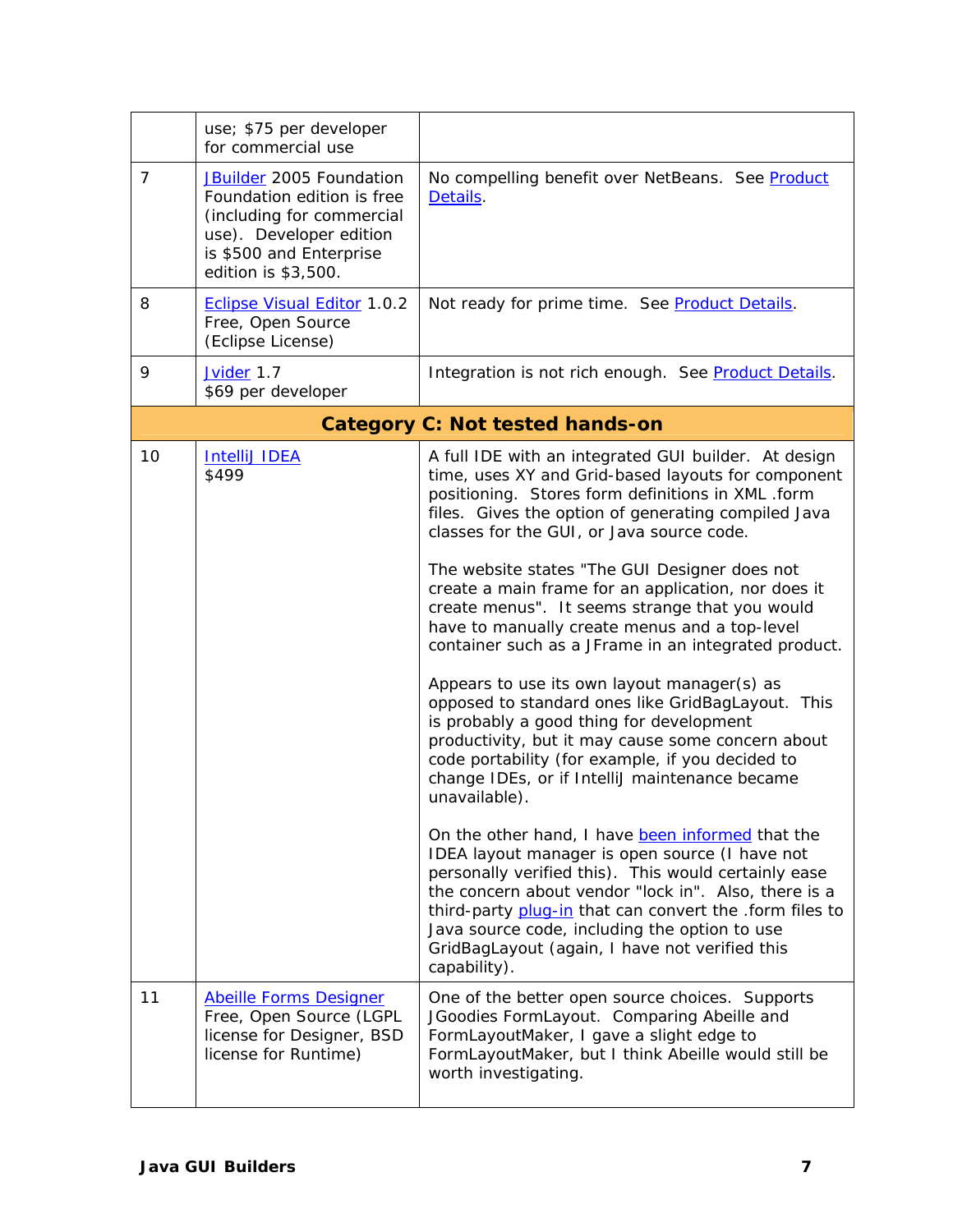|    |                                                                                                                                                | I got some <b>feedback</b> stating that Abeille is actually<br>superior to FormLayoutMaker, but unfortunately I do<br>not currently have time to do a hands-on test of<br>Abeille.                                                                                                         |
|----|------------------------------------------------------------------------------------------------------------------------------------------------|--------------------------------------------------------------------------------------------------------------------------------------------------------------------------------------------------------------------------------------------------------------------------------------------|
| 12 | <b>SwingEmpire FormBuilder</b><br>Seems to be free, license<br>not clear; site states that<br>there will eventually be a<br>commercial version | GUI builder for JGoodies FormLayout. Not a<br>WYSIWYG editor, but a form builder with preview.                                                                                                                                                                                             |
| 13 | <b>Radical</b><br>Free, Open Source<br>(Apache license for<br>standalone version; GPL<br>for jEdit plugin)                                     | An open source WYSIWYG GUI builder that uses the<br>TableLayout layout engine. Has a dialog that<br>appears to provide full coverage for setting<br>component properties. Generates code.                                                                                                  |
|    |                                                                                                                                                | Runs as either a standalone tool or a jEdit plugin.                                                                                                                                                                                                                                        |
|    |                                                                                                                                                | I prefer to use FormLayout instead of TableLayout,<br>so I would tend to select FormLayoutMaker or<br>Abeille over Radical. Other than that, Radical looks<br>like it's worth investigating.                                                                                               |
| 14 | <b>SpeedJG</b><br>\$69 per developer                                                                                                           | The approach is to build a GUI using XML as the<br>representation. It is not a WYSIWYG editor, you<br>create the XML using their easy-to-use IDE, then<br>click "Test" to see the generated GUI.                                                                                           |
|    |                                                                                                                                                | Looks intriguing and well done, but I did not test<br>because I am more interested in a visual editor.                                                                                                                                                                                     |
| 15 | <b>Oracle JDeveloper</b><br>It is a bit confusing to<br>find pricing information.<br>At the <b>Oracle Store</b> , there                        | Originally based (circa 1997) on Borland's JBuilder,<br>similarities between the two products can still be<br>clearly seen in the GUI builder (e.g., support for<br>XYLayout).                                                                                                             |
|    | is a product called<br>"JDeveloper - Named<br>User Plus Perpetual" listed<br>at \$995.                                                         | There are many features that make JDeveloper<br>stand out, but from a pure GUI builder standpoint,<br>there is no compelling benefit over NetBeans. Since<br>the JDeveloper GUI builder was originally based on<br>JBuilder, see the comments about JBuilder in<br><b>Product Details.</b> |
| 16 | <b>Ribs</b><br>Could not find pricing                                                                                                          | Looks like it was never officially released (still in<br>preview). Uses absolute positioning and sizes.                                                                                                                                                                                    |
| 17 | <b>AbaGuiBuilder</b><br>Free, Open Source (GPL)                                                                                                | Claims to be "Under Development" but seems to be<br>actively worked on. Both design time and runtime<br>are GPL licensed. Design time GPL is OK, but<br>runtime GPL is a showstopper for me, so I did not<br>test.                                                                         |
| 18 | <b>LayoutBuilder</b><br>\$99 per developer                                                                                                     | Appears to support only "standard" layout managers<br>(GridBagLayout, FlowLayout, etc.). Thus it is less<br>interesting than standalone layout tools like                                                                                                                                  |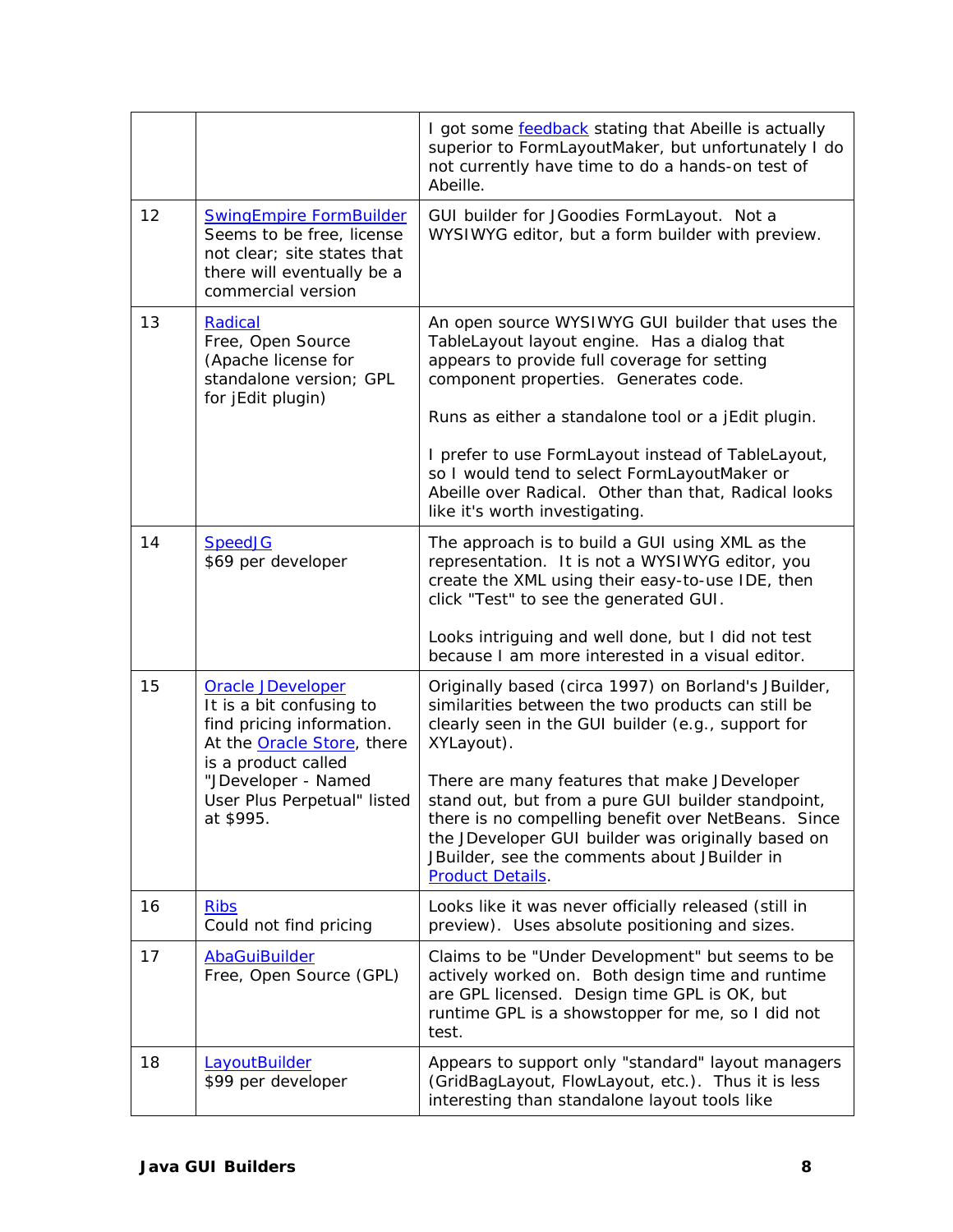|    |                                                                         | JFormDesigner that support JGoodies FormLayout.                                                                                                                                                                        |
|----|-------------------------------------------------------------------------|------------------------------------------------------------------------------------------------------------------------------------------------------------------------------------------------------------------------|
| 19 | <b>JFrameBuilder</b><br>\$67 per developer                              | Generates code, seems to be one-way.                                                                                                                                                                                   |
| 20 | <b>JBeaver</b><br>49 Euros                                              | The site says "A free trial version of JBeaver is<br>downloadable from this website" but I could not find<br>the download link. The screenshot of the Design<br>view looks very nice. Supports JGoodies<br>FormLayout. |
| 21 | User Interface Compiler<br>Seems to be free, license<br>not clear       | Uses $Qt$ Designer as the designer, then compiles it<br>into $(?)$ XML.                                                                                                                                                |
| 22 | <b>BX</b> for Java<br>Pricing not clear, perhaps<br>\$998 per developer | Too expensive for me.                                                                                                                                                                                                  |
| 23 | Visaj<br>\$995 per developer                                            | Too expensive for me.                                                                                                                                                                                                  |
| 24 | <b>JEasy</b><br>780 Euros for<br>distributable Pro version              | Too expensive for me.                                                                                                                                                                                                  |

# <span id="page-8-0"></span>**5 Product Details**

This section contains detailed information on all the products that I tested hands-on.

# <span id="page-8-1"></span>*5.1 Swing Designer*

**[Instantiations Swing Designer](http://www.swing-designer.com/) 4.0** Price/License: \$199 per developer Related products: **SWT Designer** for SWT developers (\$199) and [WindowBuilder Pro](http://www.windowbuilderpro.com/) with both Swing and SWT support (\$299).

Swing Designer is an Eclipse plug-in. It operates by generating and parsing Java code; there are no separate form definition files. Swing Designer supports standard Java layouts including GridBagLayout and SpringLayout, and has recently introduced support for JGoodies FormLayout.

There are some nice [demos o](http://www.instantiations.com/swt-designer/demos.html)n the website.

When building a form in Swing Designer, the workflow is as follows:

- Create a class based on one of the supported visual classes (JPanel, JFrame, etc.)
- Set the layout manager for the panel
- Drop components from the palette onto the panel; drag them around on the panel to position them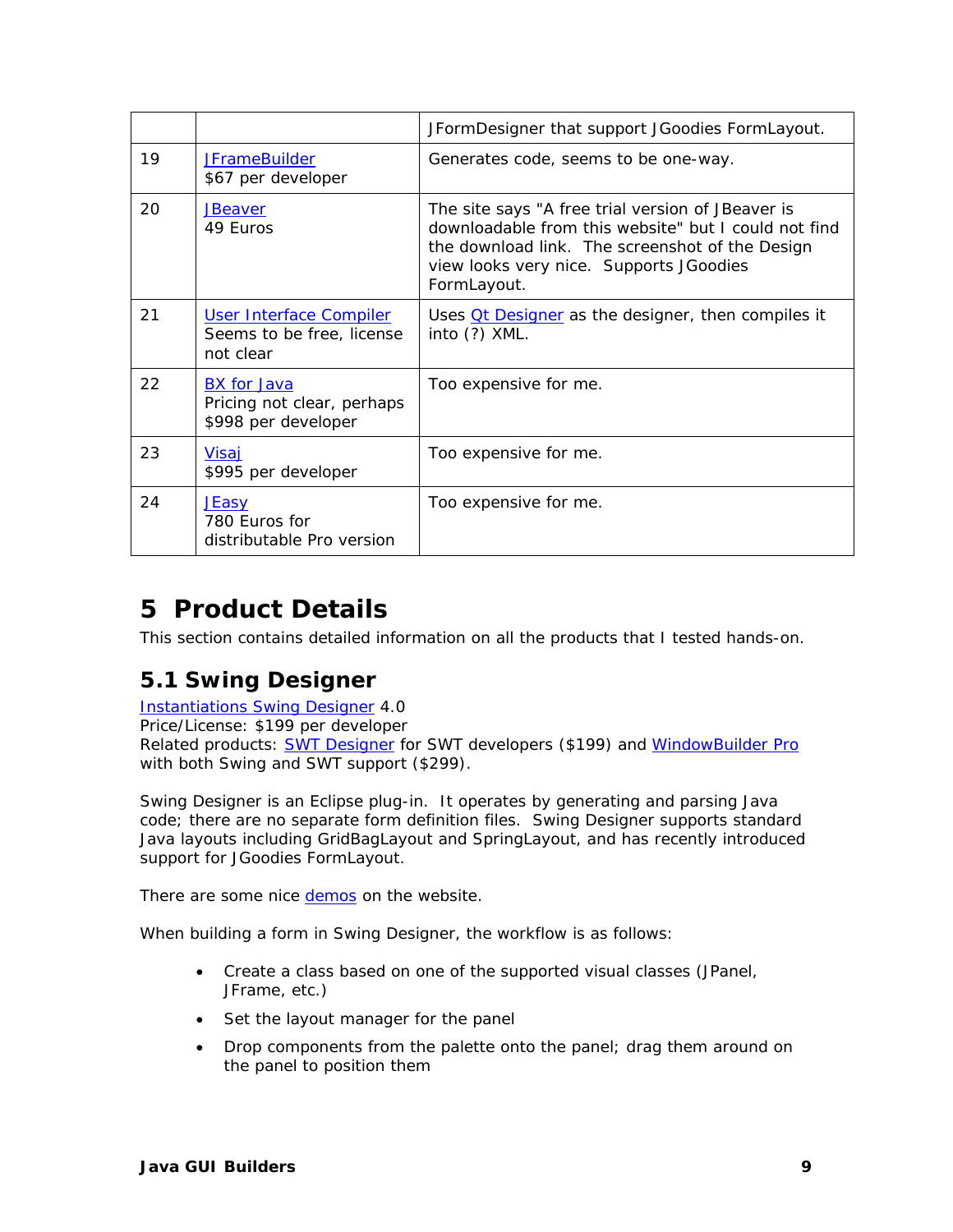- Use the Layout Assistant or other provided tools (described below), set layout properties for the components
- Use the component properties editor to set the visual (e.g., font, color) and code generation (e.g., variable name) properties
- Add event handlers (for example, handling button clicks)

The design view is WYSIWYG, and there is also a preview button to show the designed panel in an example JFrame container.

Swing Designer has excellent support for JGoodies FormLayout. With FormLayout, dropping and moving components is easy and precise. The row/column grid gives you the overall context of the container. As you mouse over the cells in the grid, they are highlighted to show which one you are over, and whether it is valid to drop the component there.

Pasting components is especially nice: when you execute the Paste command, the mouse cursor becomes an arrow with  $a + sign$ , and you can click on any valid cell to paste the component. Imagine the common case where you have a new panel and you need to quickly add 10 field labels. Just create one label, copy it, then paste it 9 times, edit the text and you're done. Swing Designer supports in-place editing of the component text (e.g., the labels in this example).

All of the FormLayout constraints/layout properties are supported for rows, columns, and cells. You can edit these properties in several ways, depending on which is most convenient for any given situation:

- Use the Layout Assistant, a popup window that lets you set the row, column, and cell properties for the currently selected component. Because the Assistant is non-modal, you can set the properties for a component, then click on another one and set its properties, and so on. You can also select multiple components to set properties for all of them at the same time.
- Use the Alignment Figures, small buttons that alllow you to quickly set the vertical and horizontal alignment or fill.
- Use the Row/Column Editor, a dialog that shows all the rows or columns in the layout so you can quickly edit them in a tabular fashion.
- Use the context (right-click) menu on row or column headers to insert rows or columns, quickly adjust their properties, or invoke the Row/Column editor.
- Use the component properties editor to set the layout constraints.

Swing Designer also has good support for GridBagLayout, although I did not spend as much time testing it because I prefer to use FormLayout. When you drop or move a component, the designer shows you the existing GridBag cells, plus new cells where the component can be dropped. The new cells are not only along the edges of the layout, but in between every existing row and column. This makes layout very productive because you can add new rows and columns on the fly, without having to manually "make room" by moving existing components.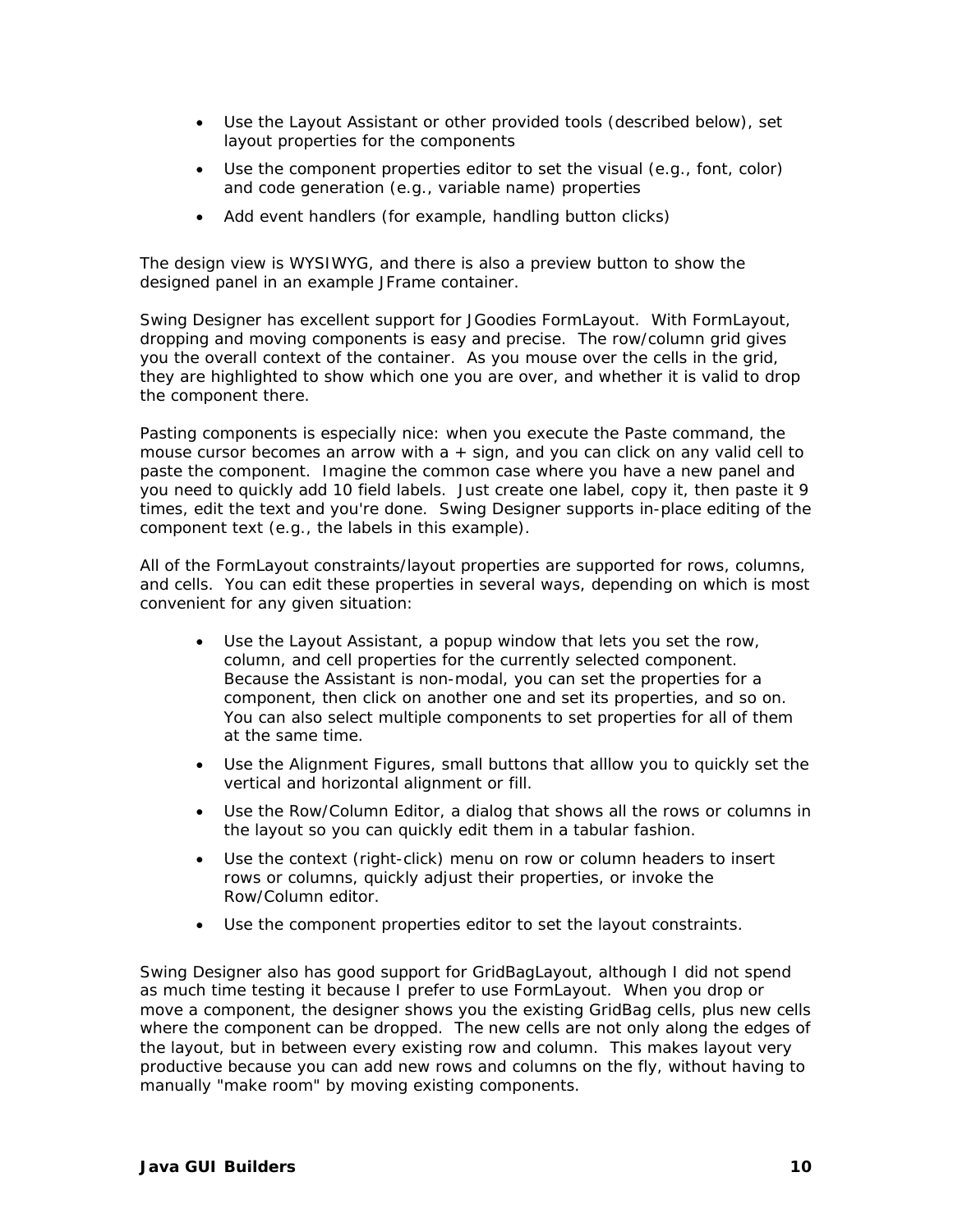Components are created as local variables by default. You can tell Swing Designer to create a member variable for a given component by using the "Expose component" context menu option. Or you can set a preference to automatically create every component as a field.

Creating event handlers is simple: for example, just double-click on a button to create its event handler and view/edit the source. More generally, you can rightclick any component, select the Implement context menu, and then choose any event supported by that component to implement its handler. You can set a preference to specify the naming convention for generated event handler methods.

Swing Designer has good support for menus and toolbars. I was able to quickly add these elements to the main JFrame of my test application, and automatically create stubs for their actionPerformed handlers.

### **When to use Swing Designer**

Swing Designer hits the mark perfectly for me: it is an Eclipse plug-in with tight IDE integration; it has a fantastic visual designer; it has excellent support for JGoodies FormLayout; and it is reasonably priced. Therefore, Swing Designer is my first choice for my GUI work.

### **Pros**

- The best visual designer (fast, flexible, and full-featured) of any IDE or IDE plug-in that I tested.
- Excellent JGoodies FormLayout support, which leads to higher development productivity and better user interfaces.
- Very broad and deep support for many different layouts and components.
- Seamless Eclipse integration: component properties, code generation, etc.

### **Cons**

- The first time you launch the designer in a given Eclipse session, it is rather slow to start (10 or 15 seconds on my machine). This is not much of an issue because once the designer is started, it is very fast - I never felt that it lagged behind during visual editing.
- I did encounter some rough edges (bugs and other issues). However, the vendor provided excellent support, often with a same-day or next-day patch or workaround.
- The documentation and website could use some polishing up they don't reflect the completeness and quality of the product.

## <span id="page-10-0"></span>*5.2 NetBeans*

[NetBeans](http://www.netbeans.org/) 4.0 Price/License: Free, Open Source (Sun Public License)

NetBeans is a competitor to Eclipse as a full featured open source IDE. I am an avid Eclipse user, and I never considered trying NetBeans before this project. People have strong feelings about which IDE is best, but this article is not a general IDE discussion.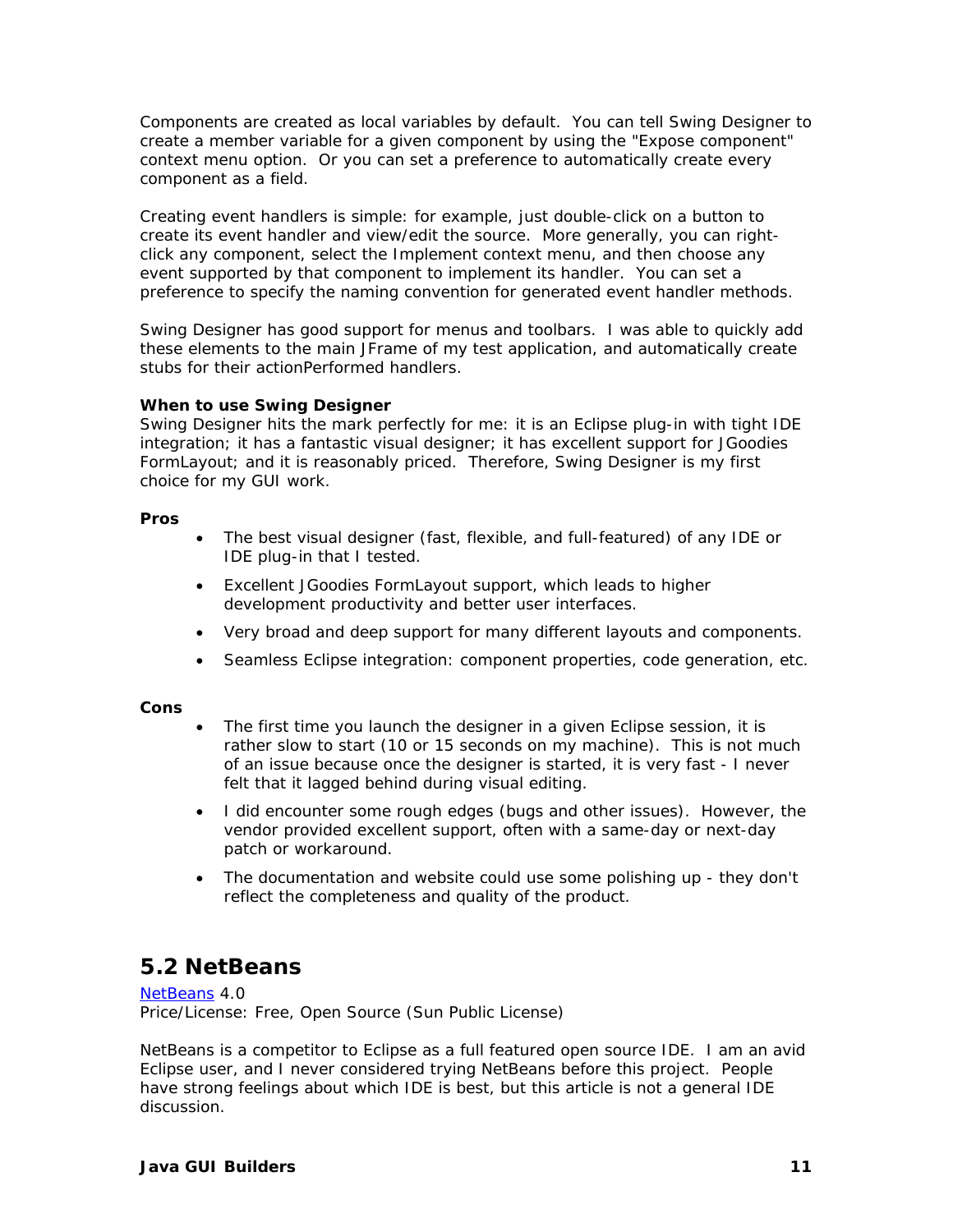In this article we are focusing on the GUI-building capability of the tools, and in this respect, NetBeans is clearly superior to Eclipse. My comments (as with all the product details in this section) apply to the specific versions that I tested: NetBeans 4.0 vs. Eclipse Visual Editor 1.0.2 running in Eclipse 3.0.1. These were the latest production releases available at the time I tested.

When building a form in NetBeans, the workflow is very similar to the workflow described above for Swing Designer. The main difference is how the components are positioned on the panel (described in detail below). Also, what Swing Designer calls the Layout Assistant is known as the Layout Customizer in NetBeans.

The design view is WYSIWYG, and there is also a preview button to show the designed panel in a mock JFrame.

In NetBeans, when you drop a component on the form, you cannot control the original placement of the component - no matter where you drop it, it will go into a new cell. This is not as friendly as (for example) Swing Designer or Eclipse Visual Editor, which allow you to place the component in any cell. There is a similar issue when you copy and paste a component: the pasted component sits in the same cell as the copied component. So, after dropping or pasting, you then need to use the GridBag customizer to place the component where you want it. This is a major hindrance to productivity because you need to switch between the design view and the customizer view for each component you need to position. It is true that you can drop or paste multiple components (say 5 of them) in design view, and then go to the customizer and move those components. But this is still not ideal because it would be better to drag-and-position or paste-and-position in the same view.

On the other hand, the NetBeans GridBag customizer is much better than the one in the Eclipse Visual Editor. It has more properties that you can set and is easier to use.

At one point, I had a problem when moving components in the customizer and going back to the design view - the layout was garbled with overlapping components. But then I just needed to expand the size of the container (a JPanel) so that everything fit, then the layout looked correct again. This seems to be a common issue (not specific to NetBeans) with the GridBagLayout at both design and run time: you need to make sure your container is big enough. The way that I deal with this at runtime is to calculate the minimum size needed to properly display each panel, and then restrict the main JFrame so that the user cannot resize it smaller than this minimum.

A technique described in the NetBeans documentation is to start building a form using the AbsoluteLayout, which allows positioning of each component. Then convert to GridBagLayout for proper resizing behavior. I found this approach more frustrating than just building with GridBagLayout from the start.

The NetBeans GUI builder is not as powerful as some of the other products, but its tight integration with the overall IDE makes it convenient and productive to use.

### **When to use NetBeans**

If I wanted to build a full application (panels, menus, toolbars) with an integrated open source IDE, without adding any external plug-ins, NetBeans would be the best choice.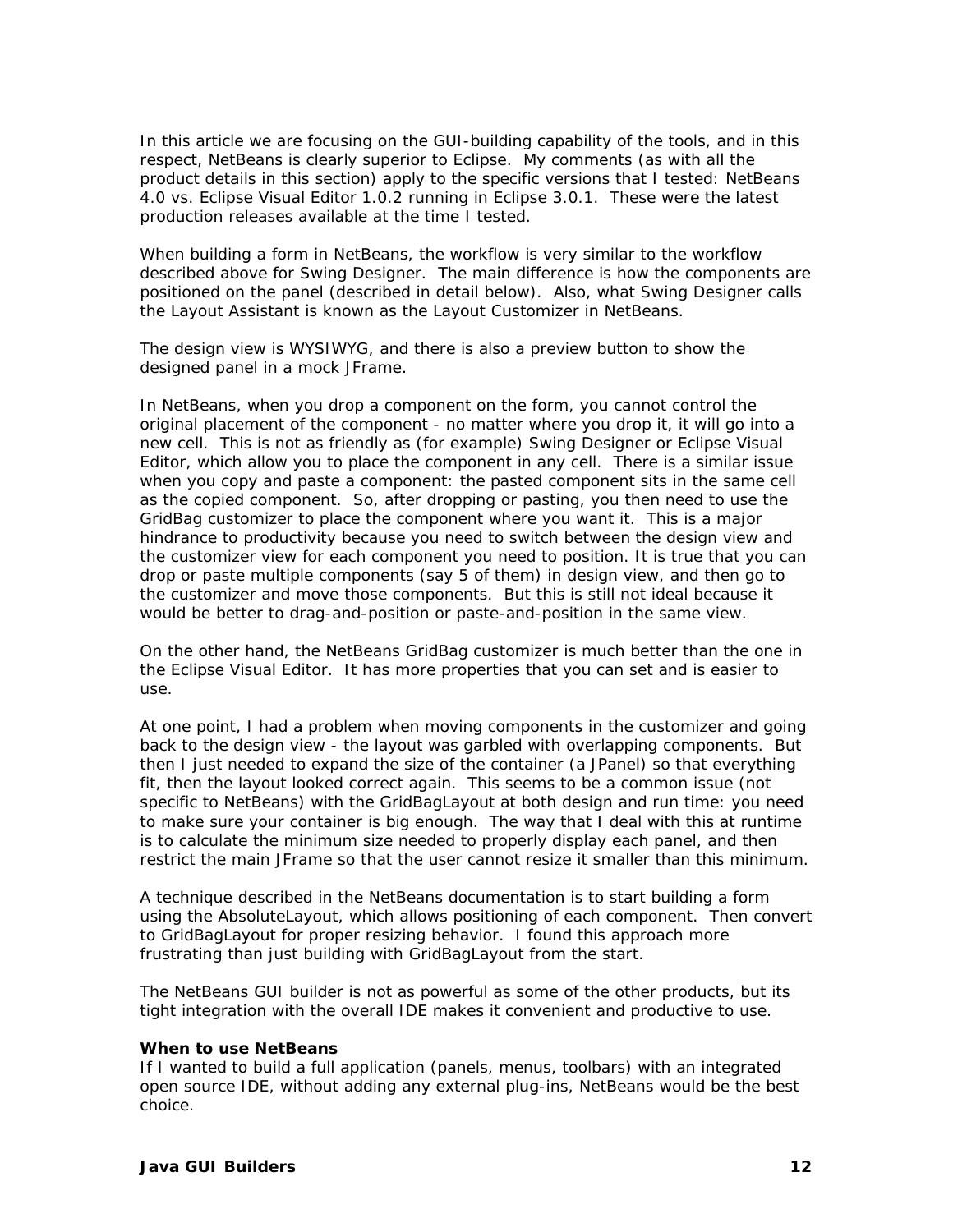### **Pros**

- Excellent integration betwen the form designer and the overall code development process. In particular, setting properties, code generation options, and event handling are very fast, easy, and complete.
- Good designer for GridBagLayout, although not as good as Swing Designer or Eclipse Visual Editor.
- The best layout customizer for GridBagLayout.

### **Cons**

- My perception is that NetBeans has been losing the open source market share / mind share IDE battle with Eclipse (on the other hand, there is [some evidence](http://cld.blog-city.com/read/1126337.htm) of a [NetBeans resurgence\)](http://www.javalobby.org/java/forums/m91828413). My guess is that future releases of the Eclipse Visual Editor may provide much stronger competition. Still, I'm not worried about getting "locked in" with NetBeans, because it is open source, and the generated code is standard Java.
- Does not support FormLayout or other replacement for GridBagLayout (i.e., you are pretty much forced to use GridBagLayout for complex forms if you want to use NetBeans' integration).
- Cannot move components in design view using drag and drop, need to go into customizer to move.
- No "undo" or "cancel" in GridBagLayout customizer.

## <span id="page-12-0"></span>*5.3 JFormDesigner*

## [JFormDesigner](http://www.jformdesigner.com/) 1.0.2

Price/License: \$159 per developer for commercial use

JFormDesigner is a very polished and professional tool. It does an absolutely outstanding job of helping you layout panels. With the excellent FormLayout support, it is almost trivial to drag your components into place and get your layout looking good. However, once you save your files (.jfd form files and .java code files) from JFormDesigner, you are "on your own" - there is no integration with development environments like Eclipse or NetBeans.

There is a nice [Flash demo](http://www.jformdesigner.com/demos/) available on the website.

JFormDesigner supports standard Swing layout managers plus the third-party FormLayout and TableLayout. The support for JGoodies FormLayout (layout manager) and JGoodies Looks (look and feels) is extensive. JGoodies FormLayout is my favorite layout manager, and JGoodies Looks is my favorite look and feel, so support for these is a big plus. You can build a really professional looking application with JFormDesigner, JGoodies FormLayout, and JGoodies Looks.

In JFormDesigner, you create your form by dragging components in the design view. The tool saves the form definition in .jfd files which live alongside Java code. Then there is a generate code step that can translate the .jfd files to Java code. You have a choice of whether to deploy your forms as .jfd files, which are parsed at runtime,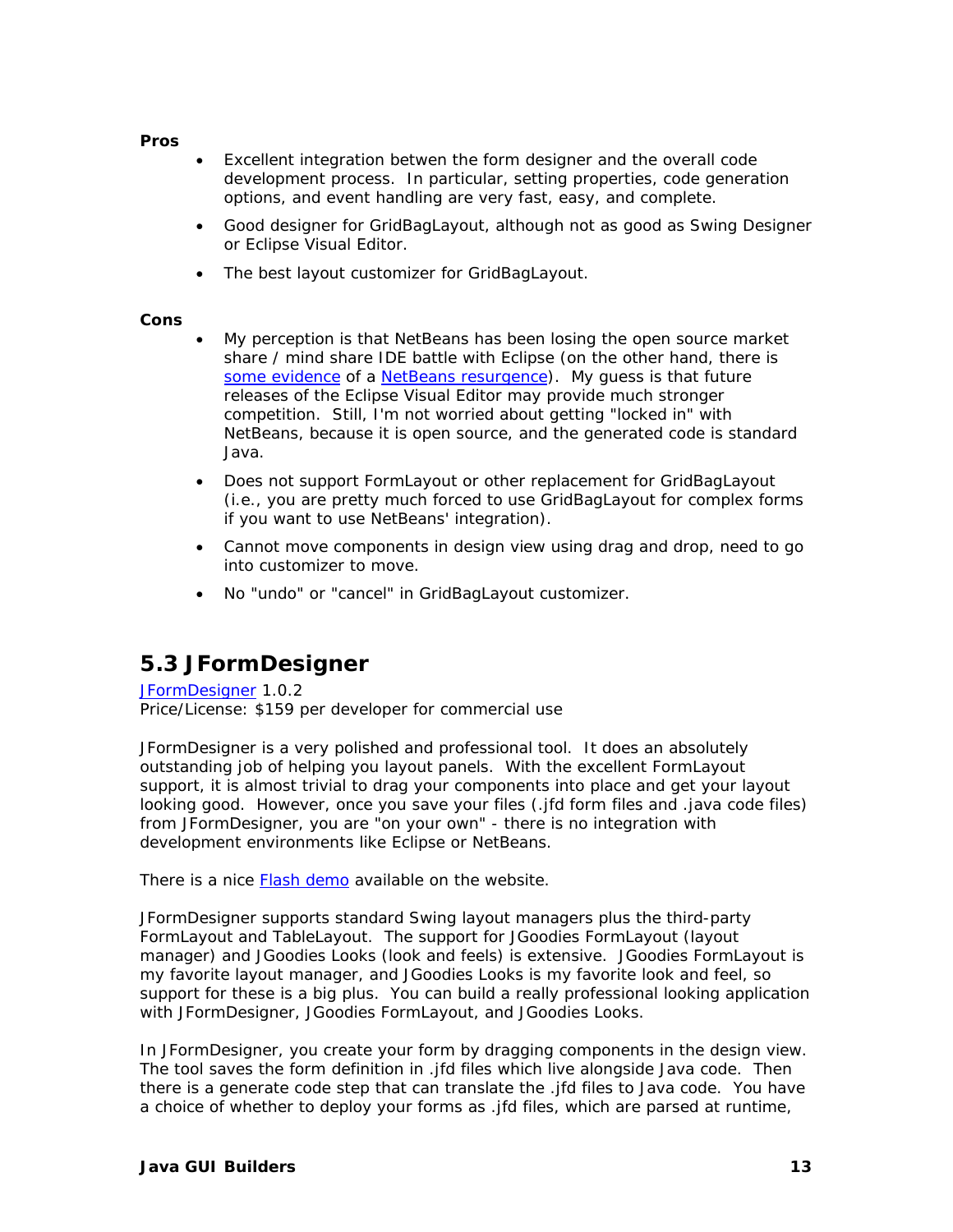or as .java code. If you use .jfd files, you also need to deploy the JFD parser JAR file with your product, however this is royalty-free.

Because the form editor (JFormDesigner) and code editor (Eclipse or vi or whatever editor you use) are separate, you have to be careful about collisions when saving files. The documentation says: "As long as you follow the following rule, you will never have a problem: Save the Java file in the IDE before saving the form in JFormDesigner."

### **When to use JFormDesigner**

If I had to create a large number of panels quickly and productively, and I was not concerned with IDE integration, I would use JFormDesigner with FormLayout.

### **Pros**

- Supports standard layout managers (including GridBagLayout), plus FormLayout and TableLayout.
- Has extensive additional support for JGoodies Forms (FormLayout and related classes) and Looks (look and feels).
- The best visual designer for FormLayout.

### **Cons**

- No IDE integration.
- No event handling code generation.
- No support for externalizing strings (e.g., label or button text).

## <span id="page-13-0"></span>*5.4 FormLayoutMaker*

### [FormLayoutMaker r](http://formlayoutmaker.sourceforge.net/)c7 Price/License: Free, Open Source (BSD license)

FormLayoutMaker is a non-WYSIWYG designer specifically for the [FormLayout l](http://www.jgoodies.com/freeware/forms/)ayout manager. You add components to a grid, which does not look like your final panel it is just a visual representation of the position of the components within the grid. After you drop your components, you can hit the preview button to see what the actual panel will look like. Once your panel is looking good, you can save the XML layout file and the Java code.

Another open source panel builder worth looking at is [Abeille Forms Designer;](https://abeille.dev.java.net/) please see the comments about Abeille in the [Product Summary.](#page-5-0)

### **When to use FormLayoutMaker**

If I wanted an open source tool to help me build panels using FormLayout. FormLayoutMaker is not as polished as JFormDesigner, but it will probably hit the sweet spot for a lot of open source developers.

### **Pros**

- Good visualization of the structure of the layout with the grid view.
- Easy preview for visualization of the actual layout.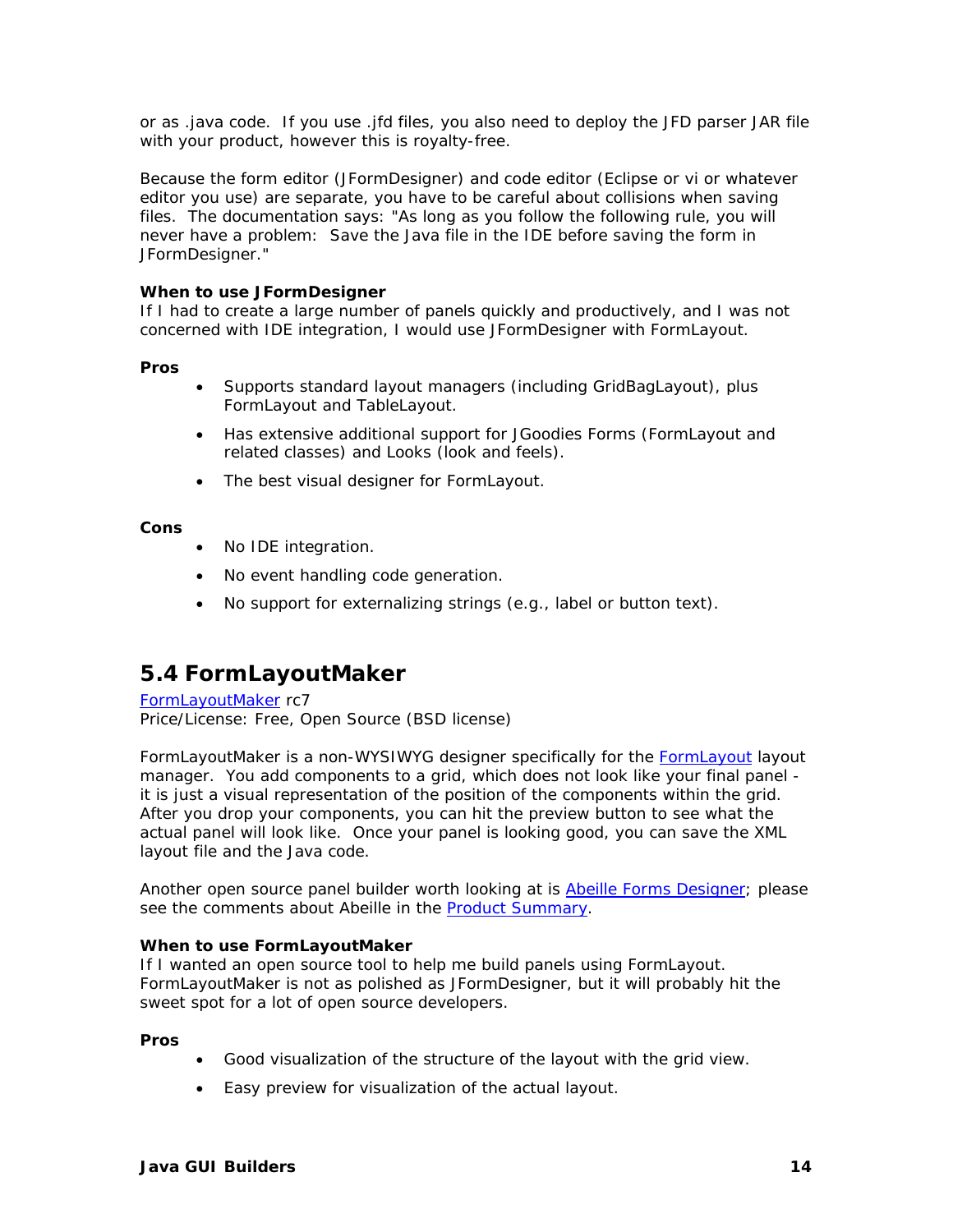• Good support for FormLayout (although the support is not as advanced as in JFormDesigner).

### **Cons**

- No IDE integration.
- No support for setting properties, event handling, etc.

## <span id="page-14-0"></span>*5.5 Foam*

[Foam](http://www.computersinmotion.com/products_foam.htm) 1.2 Price/License: \$150 per developer

Foam is a delight to use - it feels different than every other tool I evaluated. As I was using it, I was thinking "this is easy!" and "this is fun!". It is probably the fastest for laying out a panel of any tool that I tested. You drag a component from the palette onto the design view, and it shows you crosshairs and anchor points so you can align it and "snap" it to certain predefined points, like the edge or center of other components. This was the most natural feeling designer I tried.

There are some excellent **Flash demos** available on the website.

The form design is saved in an XML file. A runtime JAR (royalty-free) parses the file and renders the form.

My concern with Foam is the proprietary nature of the runtime engine: if the vendor decides to no longer maintain the product, you are stuck with the latest release. This is troublesome when compared to other products:

- For open source products, this is not a concern, because you can (in theory at least) fix the bug yourself, or try to organize community support with other users.
- For other commercial products, like JFormDesigner, it is true that the designer is proprietary. But the runtime is "open" in the sense that JFormDesigner can generate standard Java code that does not refer to the form design metadata at runtime. Therefore, in the worst case, you could hand-edit the generated code if support for the tool was no longer available.

These options are not available with a proprietary runtime engine.

### **When to use Foam**

If I had to quickly prototype a set of panels, for example for an application design proposal, Foam would be the quickest way to do so.

### **Pros**

- Probably the quickest for prototyping. Absolutely slick environment.
- Makes it simple to develop very structured and elegant panels without knowing details of layout management.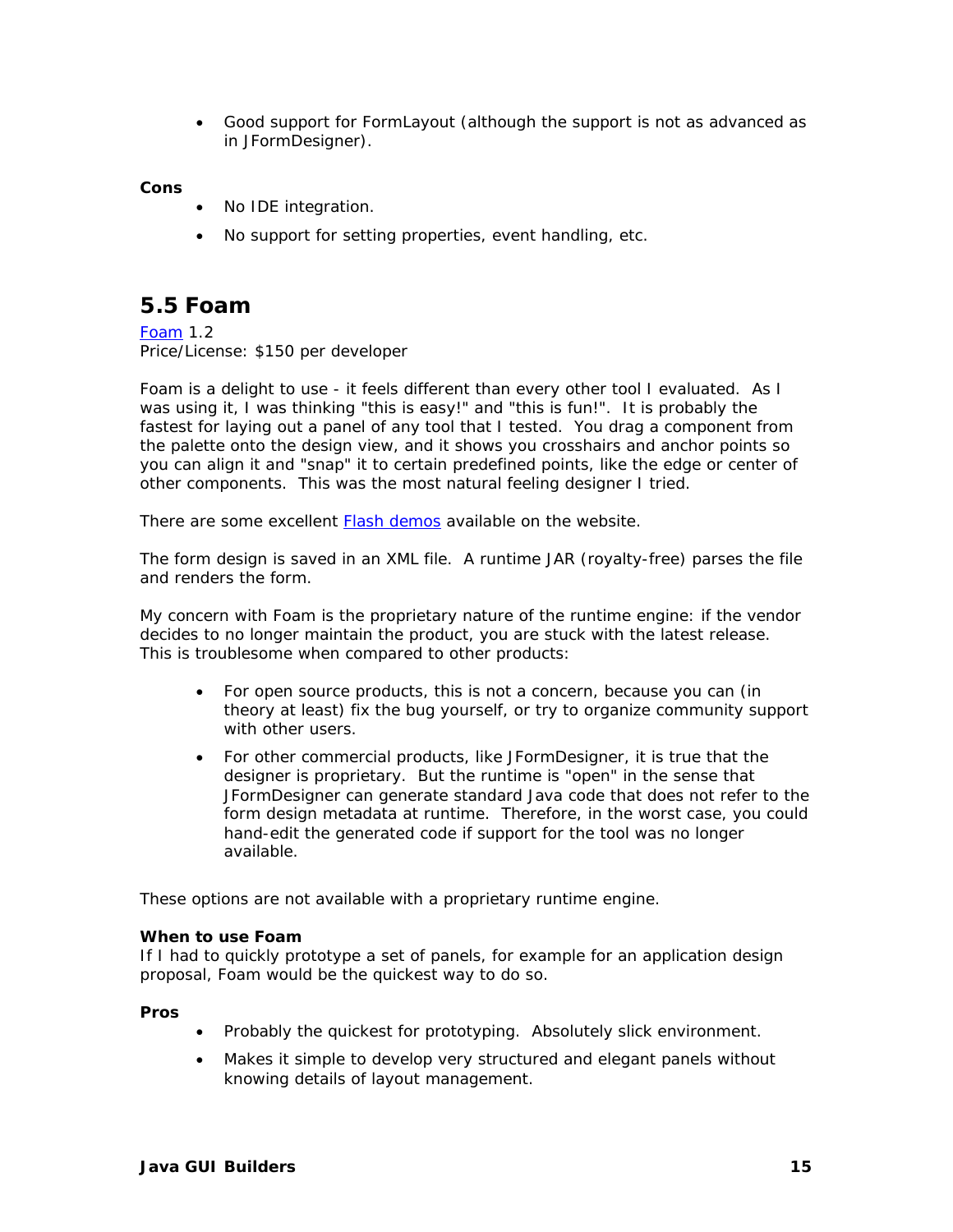**Cons** 

- Proprietary runtime.
- No IDE integration.
- No copy and paste of components in the design view.

## <span id="page-15-0"></span>*5.6 Jigloo*

[Jigloo 3](http://cloudgarden.com/jigloo/).1.0 (pre-release) Price/License: Free for non-commercial use; \$75 per developer for commercial use

Jigloo works by generating and parsing Java code ("round trip code generation"). It is an Eclipse plug-in, not a standalone product.

Jigloo supports both Swing and SWT. For Swing, it supports standard layout managers, plus Jigloo AnchorLayout and JGoodies FormLayout. For SWT, it supports standard SWT layouts including FormLayout (the SWT FormLayout is not related to the JGoodies FormLayout, except that they unfortunately have the same name).

Visual editing was OK, but not as smooth and polished as Swing Designer or JFormDesigner. It was hard to lay things out properly. The grid only appears when mousing over the panel, and I found this grid harder to work with than (for example) Swing Designer or the NetBeans GridBag customizer. JGoodies FormLayout support is not as advanced as Swing Designer or JFormDesigner; for example, Jigloo does not automatically insert spacer rows and columns.

## <span id="page-15-1"></span>*5.7 JBuilder*

[JBuilder](http://www.borland.com/jbuilder/) 2005 Foundation Price/License: Foundation: free (including for commercial use); Developer: \$500; Enterprise: \$3,500

The JBuilder GUI building support is roughly on a par with NetBeans and Eclipse. Since it does not offer any compelling advantage over the open source alternatives, I did not spend a lot of time with it.

The JBuilder docs suggest starting your layout with the included XYLayout, and then after you get it looking right, convert it to GridBagLayout. Just as with NetBeans' AbsoluteLayout, I found it simpler to just start with GridBagLayout from the beginning.

Borland offers extensive [documentation o](http://info.borland.com/techpubs/jbuilder/jbuilder2005/designui/contents.html)n GUI building in JBuilder. Even if you don't use JBuilder, it is worth reading this documentation, especially if you are using GridBagLayout. Here are some recommended links:

- [Using layout managers](http://info.borland.com/techpubs/jbuilder/jbuilder2005/designui/i1_layouts.html)
- [GridBagLayout](http://info.borland.com/techpubs/jbuilder/jbuilder2005/designui/i7_gridbaglayout.html)
- [Using nested panels and layouts](http://info.borland.com/techpubs/jbuilder/jbuilder2005/designui/k_nestedlayouts.html)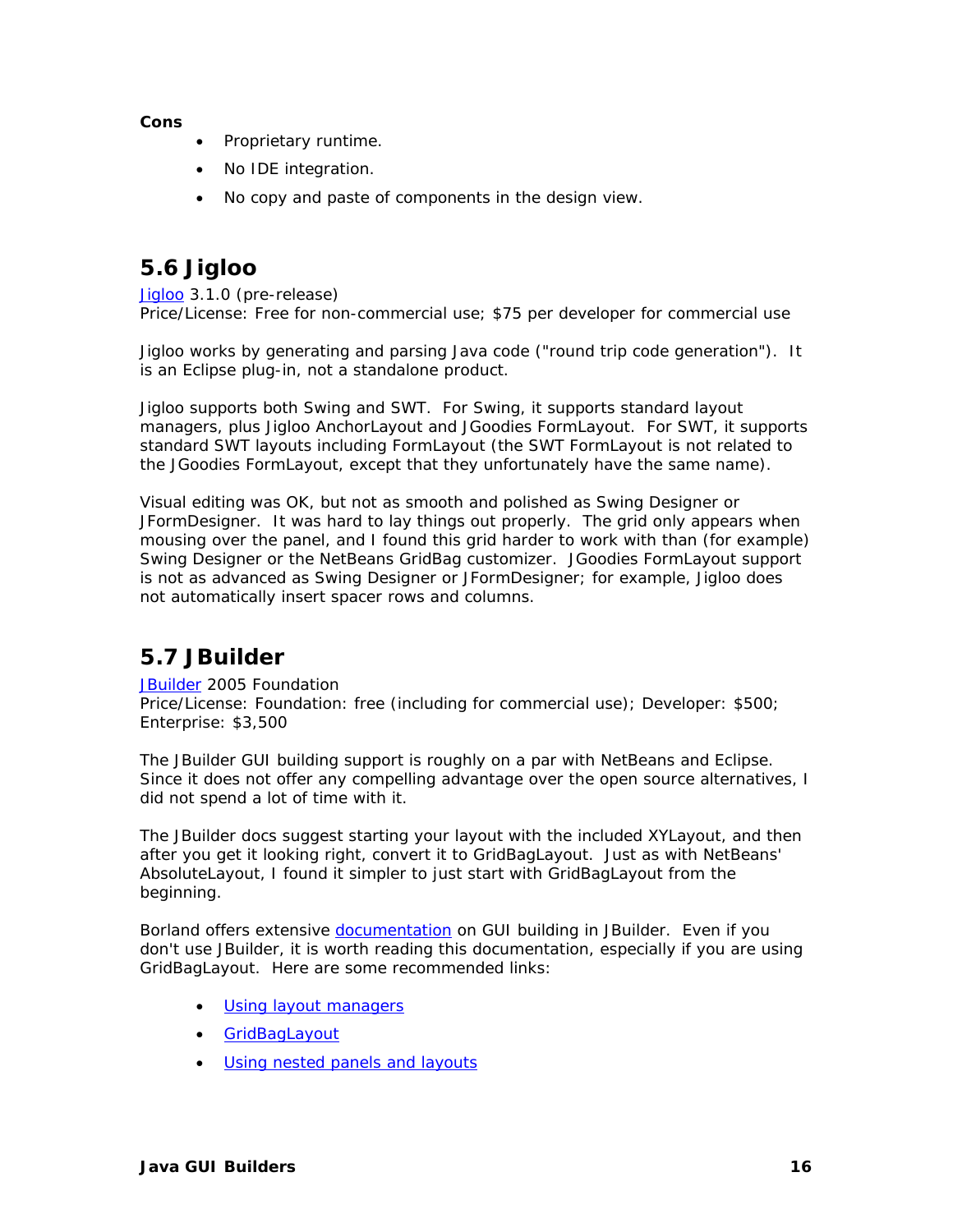## <span id="page-16-0"></span>*5.8 Eclipse Visual Editor*

[Eclipse Visual Editor](http://www.eclipse.org/vep/) 1.0.2 Price/License: Free, Open Source (Eclipse License)

On the Eclipse website, the overall Eclipse project is described as: "a kind of universal tool platform - an open extensible IDE for anything and nothing in particular". In that spirit, the Eclipse Visual Editor is described on the website not as a GUI builder, but rather as "a framework for creating GUI builders". However, the Visual Editor does come with "reference implementations" of Swing and SWT GUI builders.

Eclipse VE uses Java code generation/parsing. It is slow to start up. Sometimes it seems reasonably fast when editing. But other times, a simple task (like clicking on a component in design view) could take 5 or 15 seconds. This can be very frustrating.

In Eclipse VE, the process of dropping components is very nice. You have a grid in the design view and you can drop the component into an existing cell, or into a new cell between any existing cells or on any edge of the grid. The VE nicely highlights the existing or new cell where the component will be dropped. However, once you have components in the cells, it is not easy to tell which cell you are working with.

Property and constraint editing is not as smooth as with some other products. For example, I found it hard to set minimum widths and spacing. The GridBagLayout customizer is not as advanced as the one in NetBeans.

JSeparator is not on the control palette. I added one using the generic add JavaBean feature. The designer accepted it, but I could not see it in the visual editor or the running application.

I had a couple of situations where the layout in the design view did not match the runtime. Also, somehow the layout got garbled, with components overlapping each other (and I could not find a simple fix like I did in NetBeans).

The bottom line is, I found Eclipse VE to be not acceptable for these reasons:

- Response time inconsistent, sometimes frustratingly slow
- Visual design process not as clear as with other products tested
- Layout not reliable (design time not matching runtime, or layout garbled)

In fairness, Eclipse VE is a relatively new product, and I look forward to future versions being much improved.

## <span id="page-16-1"></span>*5.9 Jvider*

[Jvider](http://www.jvider.com/) 1.7 Price/License: \$69 per developer

Jvider offers both standalone and Eclipse plugin versions. The same license can be used for both. Jvider focuses on being a lightweight, flexible solution instead of a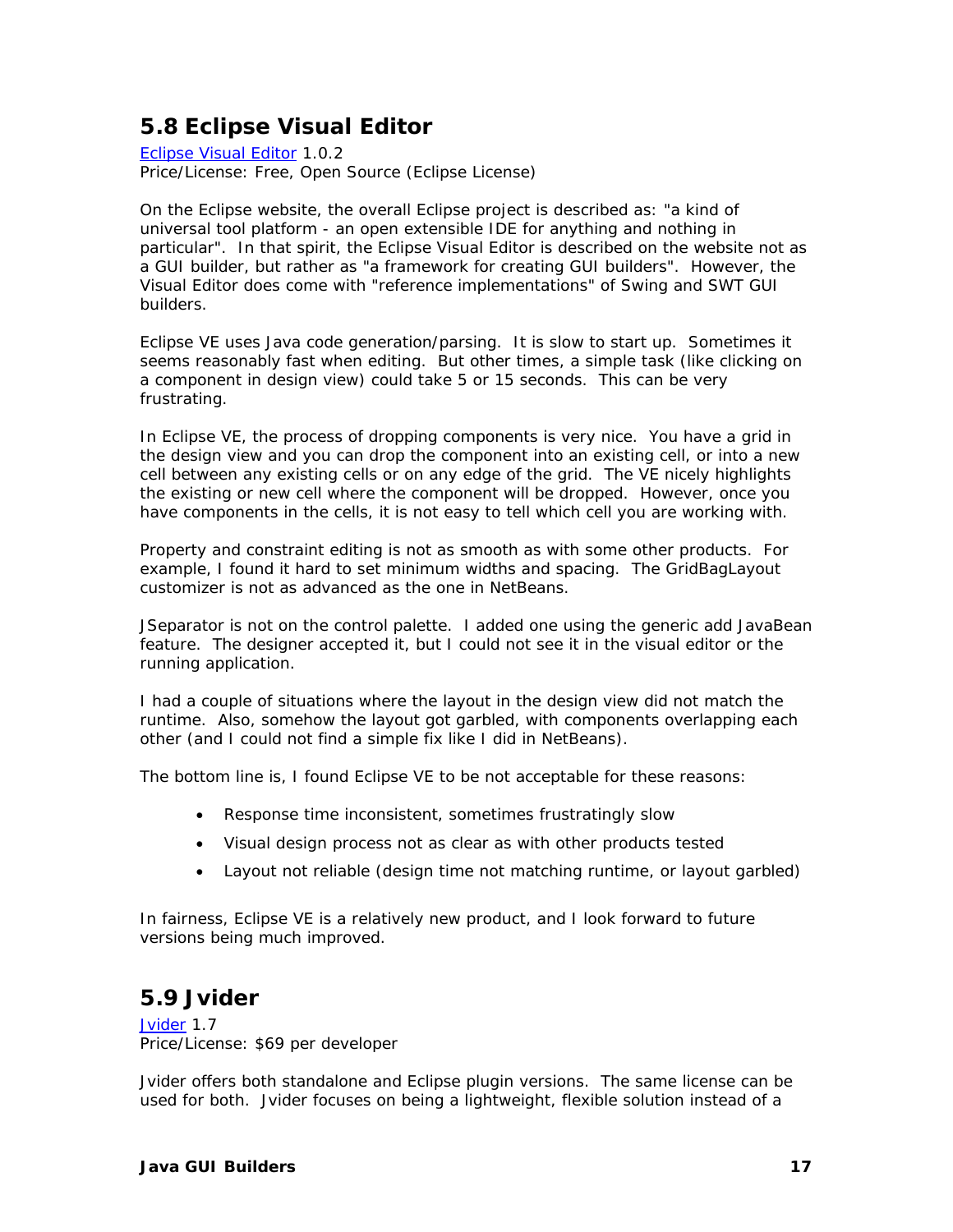total solution. For example, not all properties can be set through a property editor, you need to edit code. It focuses more on the layout of components than the details of each component. Jvider uses GridBagLayout.

I found that Jvider was too lightweight for me, it did not provide enough properties access. Since it is using GridBagLayout, I would prefer to use NetBeans which offers a richer and more integrated experience.

# <span id="page-17-0"></span>**6 Wish List**

As I mentioned earlier, Swing Designer has the best combination of features for my needs. Many of the other products have great features but are lacking in various ways. Hopefully over time these products will continue to evolve and improve. For example:

- Add design view component positioning (and ideally, FormLayout support too!) to NetBeans.
- Add IDE integration to JFormDesigner.
- Supply more open licensing for Foam runtime.
- Improve Eclipse Visual Editor robustness.

# <span id="page-17-1"></span>**7 Example Code**

For an example of a GUI built with Eclipse, Swing Designer, and JGoodies FormLayout, see my [JMailSend p](http://www.fullspan.com/proj/jmailsend/)roject.

For an example of a GUI built with NetBeans and GridBagLayout, see my [HashGUI](http://www.fullspan.com/proj/hashgui/) project.

For an example of a GUI built with hand coding (no GUI builder) using FormLayout, see my [PWKeep](http://www.fullspan.com/proj/pwkeep/) project. I wish that I had thought to look for a GUI builder when I was writing PWKeep - it would have made the form creation process much smoother.

# <span id="page-17-2"></span>**8 Revision History**

- 1.4 (06-Apr-2005): Minor copy edits.
- 1.3 (06-Apr-2005): Added hands-on review of Swing Designer. Adjusted comments on some other products based on the features of Swing Designer. Updated IntelliJ IDEA listing with new information about layout manager portability. Added some comments about how to interpret the "rankings" of products in the table. Added link to JMailSend project.
- 1.2 (26-Mar-2005): Added link to JavaLobby discussion thread. Moved Swing Designer up in the rankings and added a few comments due to new release that supports JGoodies FormLayout. Added IntelliJ IDEA to Product Listing. Added link to SGLayout. General copy editing.